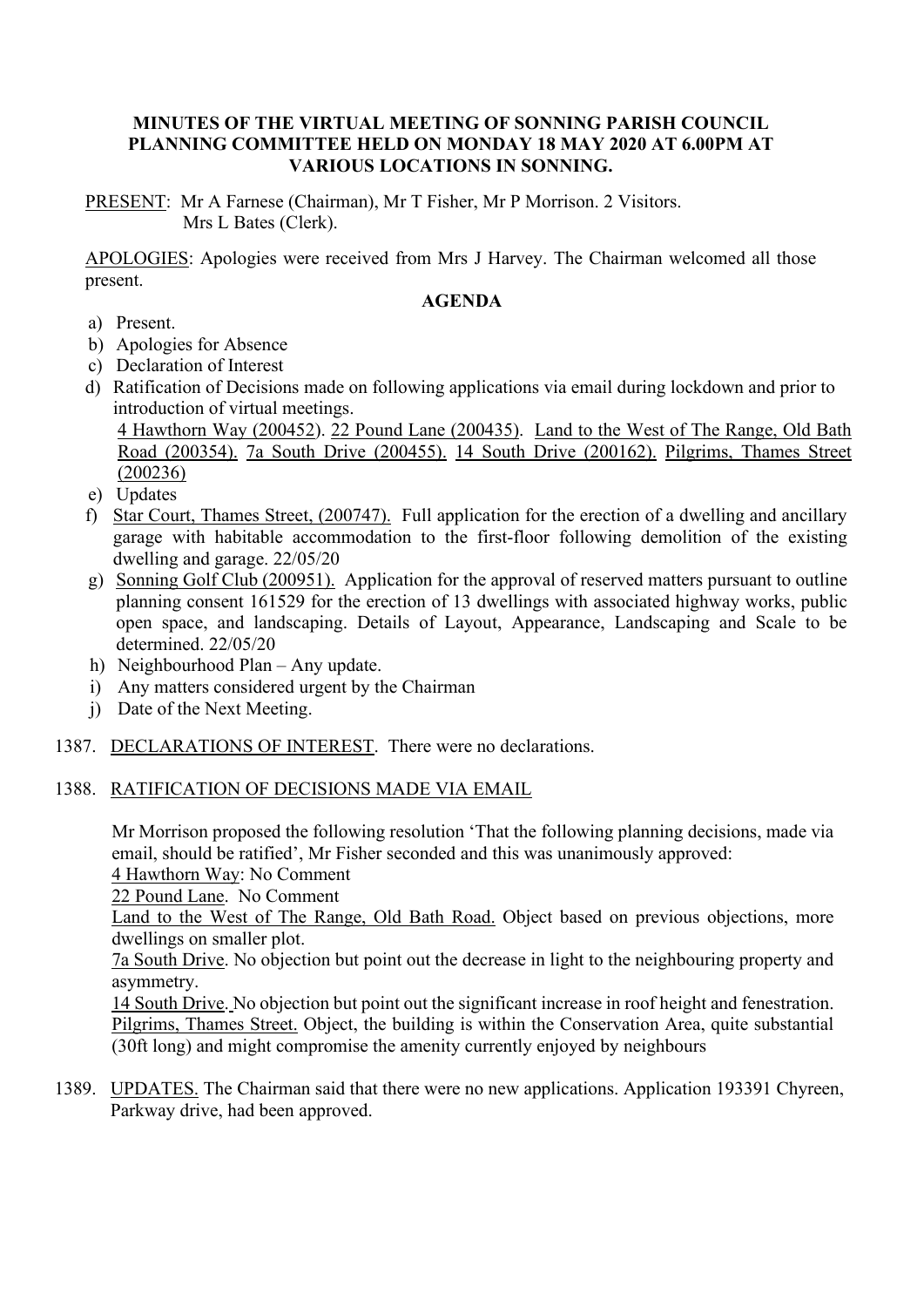#### 1390. STAR COURT (200747)

Mr Fisher said that due to the lockdown he hadn't been able to consul neighbours as usual, however a similar application already had approval. The site was in the Conservation Area there were several Grade 1 & 11 houses close by. The proposed dwelling would not be visible for Thames Street and the flat roof was lower than the that of the existing dwelling. The new dwelling would be seen from the Atrium, but trees would be planted along that boundary. The proposed dwelling was of a contemporary design, more energy efficient and included a large roof terrace, which was considerably larger than the one included in the existing planning permission. There was a potential for overlooking the Atrium, but this was mitigated by 2m high louvred sight screens over most of its length, as a self-build there was no CIL liability. A garage annex with habitable (guest) accommodation above was included in the application. Many trees on the site were designated to be removed under the existing permission, many were category C but some category B were to be removed to allow landscape enhancement. Bat and Greater Crested Newt Survey's had been undertaken, as mitigation 6 bat boxes were to be fitted to two trees and, as there were no ponds in the area it was unlikely that GC Newts would be found. Following discussion it was agreed to say no objections but to raise the following concerns: Not in favour of tree removal in CA and would encourage the Tree Officer to visit the site to ensure that the Arboricultural Impact Assessment was sound: Due to neighbour's concerns ask for more details on the louvered sight screens: Also due to neighbour's concerns as that a condition outlining the hours/days that construction would could be carried out: That the previous condition limiting the use of the garage annex to ancillary to the main house as a separate dwelling and not to be used, sub-let or sold as a separate dwelling. Finally, it was agreed to reiterate SPC's previous comments that it regretted the trend for demolishing existing character properties and replacing them.

### 1291. SONNING GOLF CLUB (200951)

Mr Fisher read out the objections made by the Sonning and Sonning Eye Society on the Golf Club proposal. These revolved around the access onto Pound Lane, the design and increase in the footprint, parking requirements, given that 'bonus' room could easily be used as bedrooms. Looking through the plans and papers it was noted that arrangements for linking a 'second' phase of the development, which planned to use the adjoining practice area of the Golf Club. The proposed design was for 2.5 storey dwellings whereas the dwelling on which the appeal was approved were only 1.5 to 2 storey. This made them out of keeping with adjoining properties and would increase the potential use of the plot. This would add pressure on the already busy part pf Pound Lane. Mr Fisher would provide figures taken for the mobile SID showing the 7000 vehicles a day travelled in one direction and this was likely to be double for both ways. Quotes from the Inspector would be used, which showed that he thought the density of the site would be a lot greater than other areas of Pound lane Following discussion it was agreed to object on the above grounds and to include previous objections, which included the policies the proposal contravened.

#### 1391: NEIGHBOURHOOD PLAN.

In abeyance for the time being.

#### 1392: MATTERS CONSIDERED URGENT BY THE CHAIRMAN.

There was a short discussion about the quality of the recent resurfacing in Little Glebe and Thames Street. This was judged sufficient although patchy.